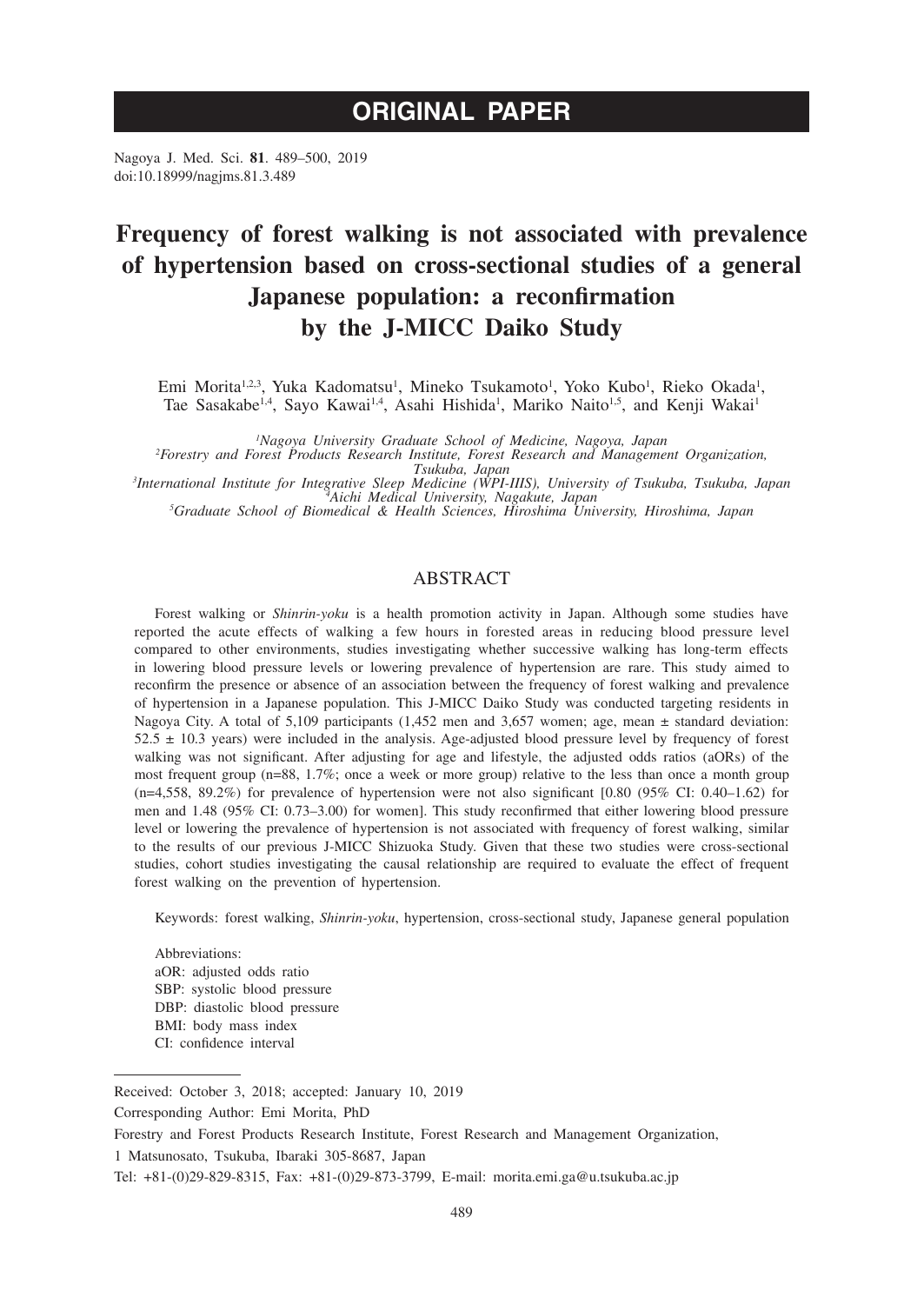This is an Open Access article distributed under the Creative Commons Attribution-NonCommercial-NoDerivatives 4.0 International License. To view the details of this license, please visit (http://creativecommons.org/licenses/by-nc-nd/4.0/).

# INTRODUCTION

It has been recognized that some natural environments contribute to improving and/or maintaining health. Health resort medicine is a relevant field of the health systems in several European countries.1 Most of health resorts are located in natural environments. Experts in health resort medicine considered that the natural environment, green space, and forested areas of health resorts are relevant factors influencing the functioning and health of visitors.2

Regarding the advantage of green space for health in epidemiological studies, a study in England on the relation between health inequalities and green space involving 40,000,000 study participants showed that health inequalities related to income deprivation in all-cause mortality and mortality from circulatory diseases were lower in the greenest areas. Green areas in the study meant green spaces that included parks, other open spaces, and agricultural land, but excluding domestic gardens<sup>3</sup> because forested areas in the United Kingdom is only 12%.<sup>4</sup>

In Japan, forested areas account for 69% of the land, which is among the highest proportions of forested areas in the world; the average percentage of forested area in the world is only  $31\%$ .<sup>4</sup> In Japan, forest walking or *Shinrin-yoku* (walking and/or staying in forested areas) has been well known as one of the activities for health promotion using forest environments. According to a public opinion poll conducted in 2011 by the Cabinet Office of the Government of Japan, 37.2% of respondents had participated in *Shinrin-yoku* within the preceding year to refresh mental and physical conditions.<sup>5</sup> However, the concept of *Shinrin-yoku* is not well known worldwide because the origin of the concept of *Shinrin-yoku* was only introduced in the 1980s in Japan, where there are rich forest environments.<sup>6</sup> Therefore, the knowledge concerning the effects of forest walking or *Shinrin-yoku* based on studies has been still limited, and the expected effects of forest walking or *Shinrin-yoku* have not been fully elucidated.

Many studies have evaluated the temporary acute effects, including benefits to psychological well-being, better sleep, reducing stress-related hormones such as cortisol, and lowering blood pressure or blood glucose levels, of one-off forest walking.<sup>7-10</sup> Regarding the temporary acute effect of decreasing blood pressure of forest walking or *Shinrin-yok*u, a recent meta-analysis showed that both systolic blood pressure (SBP) and diastolic blood pressure (DBP) levels were significantly lower in participants walking or sitting in a forest environment than in those walking or sitting in a non-forested environment.<sup>11</sup>

However, there are only a few epidemiological studies that have evaluated the long-term effects of successive walking as part of a healthy lifestyle.<sup>12,13</sup> Given that forest environments had temporary acute effects in reducing blood pressure levels, as previously reported, frequent forest walking may contribute to the prevention of hypertension. Therefore, in our J-MICC Shizuoka Study, we previously evaluated the association of the frequency of forest walking with blood pressure levels and the prevalence of hypertension in a Japanese general population, specifically targeting individuals who visited a private center for health check-up.13 The cross-sectional study showed no association between either blood pressure levels or the prevalence of hypertension, and the frequency of forest walking. However, results of different targeted populations in epidemiological studies are often inconsistent. The effects generally should be confirmed not only in one population but also in other populations.

The aim of this study was to reconfirm the results of the J-MICC Shizuoka Study on whether the frequency of forest walking is associated with the prevalence of hypertension and blood pressure levels in another Japanese general population.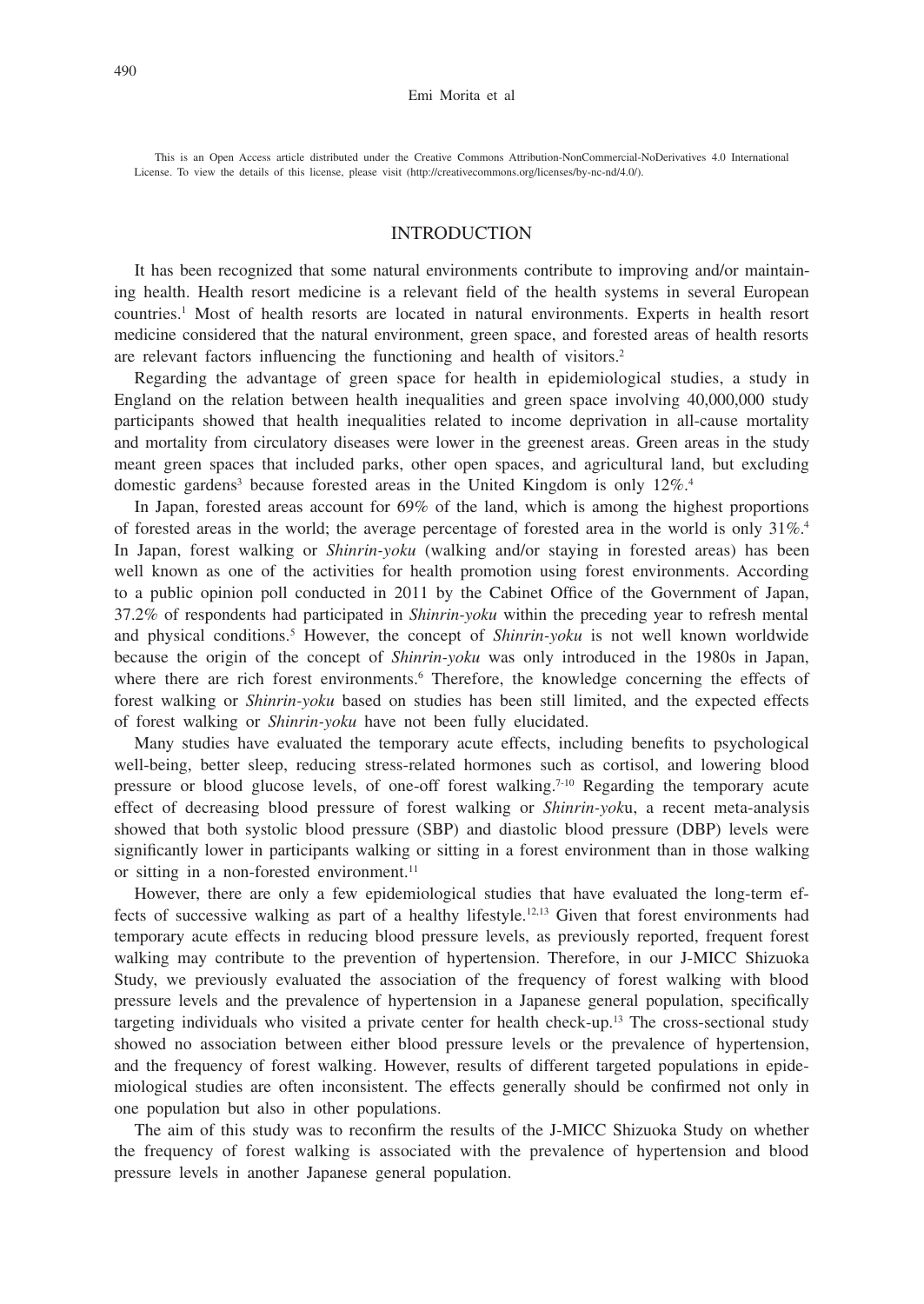## **METHODS**

#### *Data Collection*

This present Daiko Study is a member of the Japan Multi-Institutional Collaborative Cohort (J-MICC) Study; thus, the data collection process was similar to the study protocol in our previous J-MICC Shizuoka Study.14 J-MICC Study is a long-term cohort study that investigated the interactions among genetic factors and lifestyle and lifestyle-related diseases, especially cancer.15 The team at the Department of Preventive Medicine, Nagoya University Graduate School of Medicine has the following two enrollment fields: west-central areas of Shizuoka Prefecture launched in 2006 and Nagoya City launched in 2008. The former is called J-MICC Shizuoka Study where we previously evaluated the association of the frequency of forest walking with the prevalence of hypertension and blood pressure levels. The latter is also known as the Daiko Study, which was named after its enrollment place, Daiko Medical Center of Nagoya University.<sup>14</sup> These two studies were conducted under common protocol in terms of age and questionnaires used.

The baseline survey of the Daiko Study was conducted between June 2008 and May 2010.<sup>14</sup> Criteria for inclusion in the cohort study were individuals aged between 35 and 69 years and residents of Nagoya City located in the central area of the Main Island in Japan.14,15 The detailed study protocols, including methods of recruitments, data collection, measurements, and characteristics of participants, of the J-MICC Daiko study have been described previously.14 The study was approved by the ethics committee of Nagoya University Graduate School of Medicine (approval number 2008-0618-4), and written informed consent was obtained from all participants.

#### *Participants*

In this study, data were derived from the baseline survey in all participants in the Daiko Study. In the Daiko Study, 5,172 individuals participated in the baseline survey.<sup>14</sup> Among them, 4 participants withdrew their consent to participate in the study, and 59 participants were excluded because they did not meet the study criteria (e.g. lack of data for frequency of forest walking or lifestyle, no resident registration). Finally, a total of 5,109 participants (1,452 men and 3,657 women; age, mean  $\pm$  standard deviation (SD): 52.5  $\pm$  10.3 years) who responded to our questionnaire about their frequency of forest walking and lifestyle, have not withdrawn their participation, and did not meet the exclusion criteria (typically out of range for age or unregistered resident in the area), were included in the analysis.

## *Blood Pressure and Hypertension*

Participants' blood pressure level was measured twice, in a seated position using a standard automated blood pressure measurement monitor (HEM-1000, Omron, Japan). Participants were given a 5-minute rest before the first measurement and another two-minute rest before the second measurement.14 Mean blood pressure level of the two obtained values was used for analysis.

Participants were considered hypertensive if SBP  $\geq$  140 mmHg, DBP  $\geq$  90 mmHg, or if they are taking hypertensive medications, as identified by their responses in the questionnaire, similarly to Shizuoka Study.<sup>13</sup>

#### *Questionnaire*

The participants were requested to complete a self-administrated questionnaire with most questions commonly found in J-MICC Shizuoka Study's questionnaire,<sup>13</sup> which are as follows: frequency of forest walking as exposure of forest environment (*"How about frequency of forest walking, including hiking, nature observation, mountain-walking, working or camping in forested areas, but excluding visits in city parks?"*, 6 categories, 1: once a week or more, 2: two or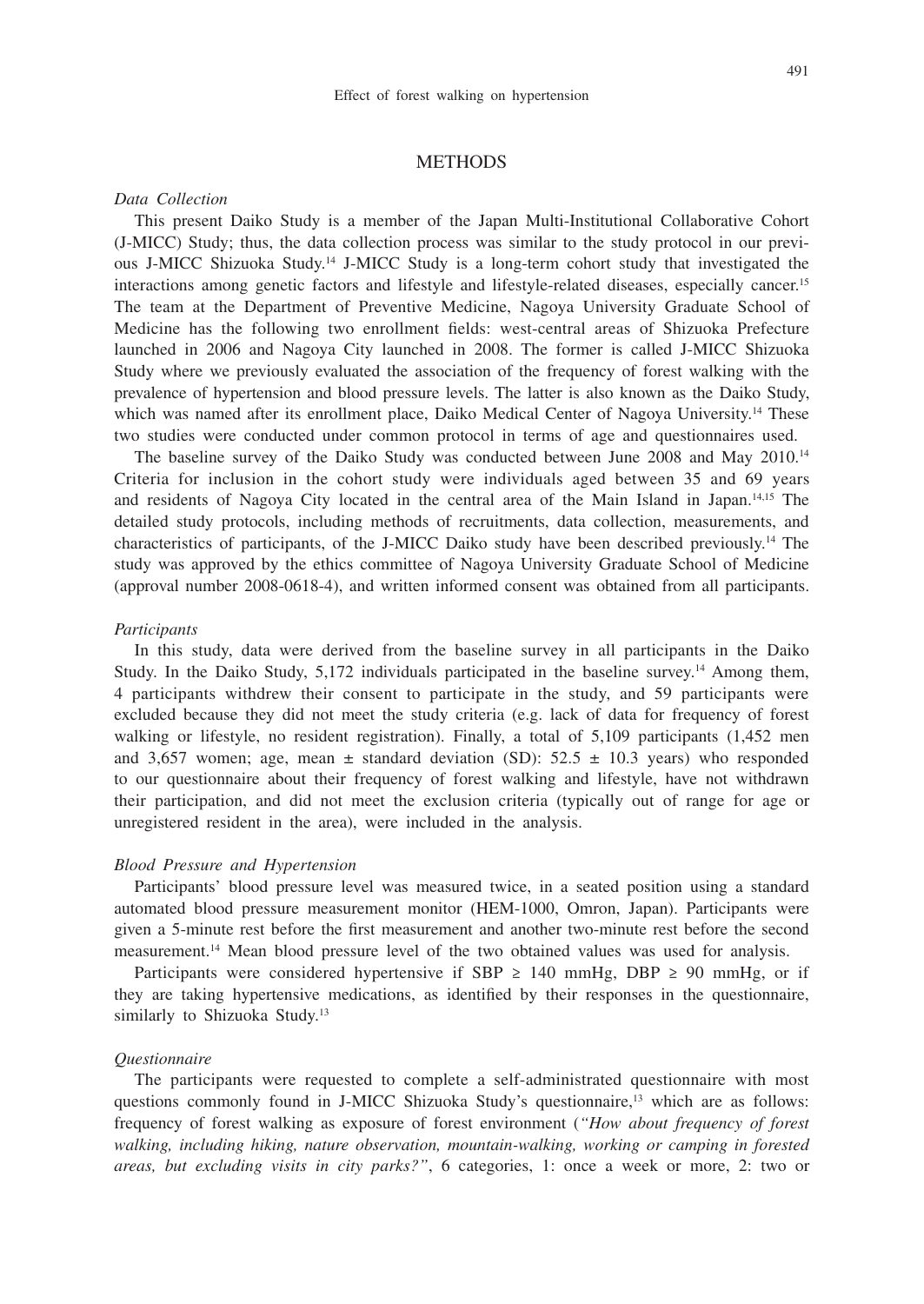three times per month, 3: once a month, 4: several times a year, 5: once a year, and 6: rare); lifestyle, for example: smoking status, alcohol consumption; and leisure-time activities (intensity, frequency, and duration of exercise). Participants also reported the use of hypertensive medications or other medications.

#### *Statistical Analysis*

Statistical analysis was conducted mostly in a similar manner as our previous study.13 For a more suitable analysis, alcohol consumption and body mass index (BMI) were divided into three categories in the Daiko Study, which differed from the two categories in the Shizuoka Study.

The six categories of the frequency of forest walking of the Shizuoka Study were modified into only four categories in this study by combining the three less frequent categories (several times a year, once a year, and rare) into one category, which was termed "less than once a month". BMI was calculated based on the measured weight and height and classified into three categories  $(\geq 25.0, 18.5-24.99, \leq 18.5 \text{ kg/m}^2)$ . Alcohol consumption was classified into the following three categories: 1: five times a week or more, 2: one to four times a week, and 3: other responses, including 'used to drink' and 'never drink'. Habitual exercise was defined as ≥30 minutes of leisure time activity at least once a week; the intensity of exercise was not considered.13

The percentage difference of the frequency of forest walking by sex was calculated using the chi-squared test. The associations between the ordinal variables were analyzed using the Mantel-Haenszel test for trend. The trends in the continuous variables by ordinal categories were tested using a linear regression model.

Age-adjusted prevalence of hypertension by frequency of forest walking was calculated using the direct method, and the trend was tested using the Mantel-extension test. Age was categorized into the following 4 groups: 30s, 40s, 50s, and 60s. The mean values of SBP and DSP by frequency of forest walking were tested using a general liner model (GLM) adjusted for age.

On the logistic regression analysis in Model 1, the dependent variable was hypertension (yes/no), whereas the independent variables were age (continuous variable), frequency of forest walking (4 categories), smoking status (current smokers/other responses), alcohol consumption (3 categories), and BMI (3 categories). In Model 2, the dependent variable was also hypertension, whereas the independent variables were the same as in Model 1 plus habitual exercise (yes/no).

The significance level was set at 5%. IBM SPSS Statistics version 23 for Windows (IBM, Armonk, NY, USA) and SAS version 9.1 (SAS Institute, Cary, NC, USA) were used for the statistical analysis.

#### RESULTS

The characteristics of participants by frequency of forest walking are presented in Table 1. The number of participants in each frequency of forest walking were as follows: once a week or more (n=40, 2.8%), two or three times per month (n=79, 5.4%), once a month (n=101, 7.0%), and less than once a month  $(n=1,232, 84.8\%)$  in men, and once a week or more  $(n=48, 1.3\%)$ , two or three times per month ( $n=100, 2.7\%$ ), once a month ( $n=183, 5.0\%$ ), and less than once a month (n=3,326, 90.9%) in women. The percentages of each sex in each forest walking frequency group were significantly different (Chi-squared test:  $p<0.001$ ); the higher forest walking frequency groups had a larger percentage of men. Significant trends by frequency of forest walking were observed on age (men: trend  $p<0.001$ , women: trend  $p<0.001$ ) and habitual exercise (men: trend  $p<0.001$ , women: trend  $p<0.001$ ) both in men and women; the higher forest walking groups were older and had a higher percentage of habitual exercise. Significant trends by frequency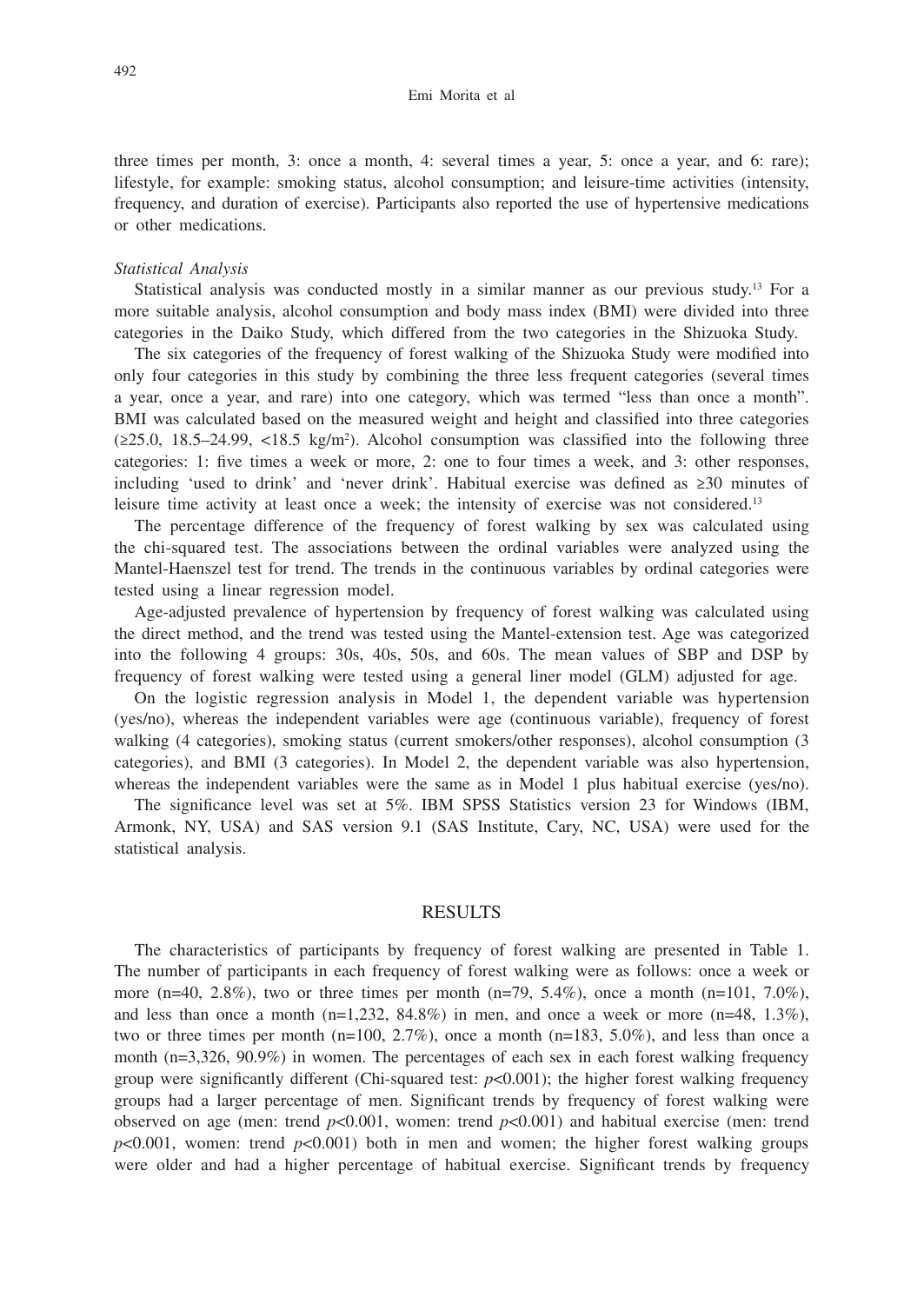of forest walking were observed on BMI (3 groups) in men (trend *p*=0.03) but not in women (trend *p*=0.09); the higher forest walking groups had a lower percentage of BMI ≥25.0 in men. Significant trends by frequency of forest walking were not observed on percentages of alcohol consumption ≥ once a week and current smokers in men and women.

The prevalence of hypertension was  $35.0\%$  (n=508/1,452) in men and  $15.6\%$  (n=571/3,657) in women. The prevalence of hypertension by frequency of forest walking is presented in Fig. 1. A significant trend was observed between the frequency of forest walking and the crude prevalence of hypertension in both men (trend  $p=0.03$ ) and women (trend  $p<0.001$ ); the higher forest walking frequency groups had a higher prevalence of hypertension. The higher forest walking frequency groups had a higher mean age. Given that age is one of the strong factors of hypertension, age-adjusted prevalence was calculated. After adjusting for age, the significant trend disappeared between the age-adjusted prevalence of hypertension and the frequency of forest walking in either men (Mantel-extension test: *p*=0.76) or women (*p*=0.09).

The results of the logistic regression analysis are shown in Table 2. After adjusting for age, BMI, smoking status, and alcohol consumption in Model 1, the frequency of forest walking was not significantly associated with the prevalence of hypertension. The adjusted odds ratios (aORs) of the most frequent group (once a week or more) relative to less than once a month group were 0.84 (95% confidence interval (CI): 0.42–1.68) for men and 1.41 (95% CI: 0.70–2.85) for women.

In Model 2, when considering habitual exercise in addition to Model 1, the frequency of forest walking was not also significantly associated with the prevalence of hypertension. The aORs of the most frequent group (once a week or more group; smallest number of participants: men, n=40; women,  $n=48$ ) relative to the less than once a month group were 0.80 (95% CI: 0.40–1.62) for men and 1.48 (95% CI: 0.73–3.00) for women. Although the tendency on adjusted odds ratios of the once a week or more groups between men and women was different, adjusted odds ratios were not significant in both men and women with a large range of 95% CI owing to the small number of participants. The results showed that the frequency of forest walking, adjusted for habitual exercise, was not associated with the prevalence of hypertension.

However, aOR for habitual exercise was not significant in men (1.14, 95% CI (0.89–1.47)), but was significant in women (0.81, 95%CI (0.66–0.995)). These results show that habitual exercise but not frequency of forest walking was associated with the low prevalence of hypertension in women.

When ≥50 years was used as the susceptible age for hypertension, the aOR for frequency of forest walking was not also significant both in men [less than once a month (reference), once a month (0.95; 95%CI: 0.57–1.59), two or three times per month (1.33; 0.78–2.27), once a week or more  $(0.72; 0.35-1.52)$ ] and in women [less than once a month (reference), once a month (0.89; 95% CI: 0.59–1.34), two or three times per month (1.60; 0.98–2.63), once a week or more (1.48; 0.70–3.11)] in Model 2. The aOR for habitual exercise was not also significant in men (1.24; 95%CI: 0.93–1.65) but was significant in women (0.75; 0.60–0.93).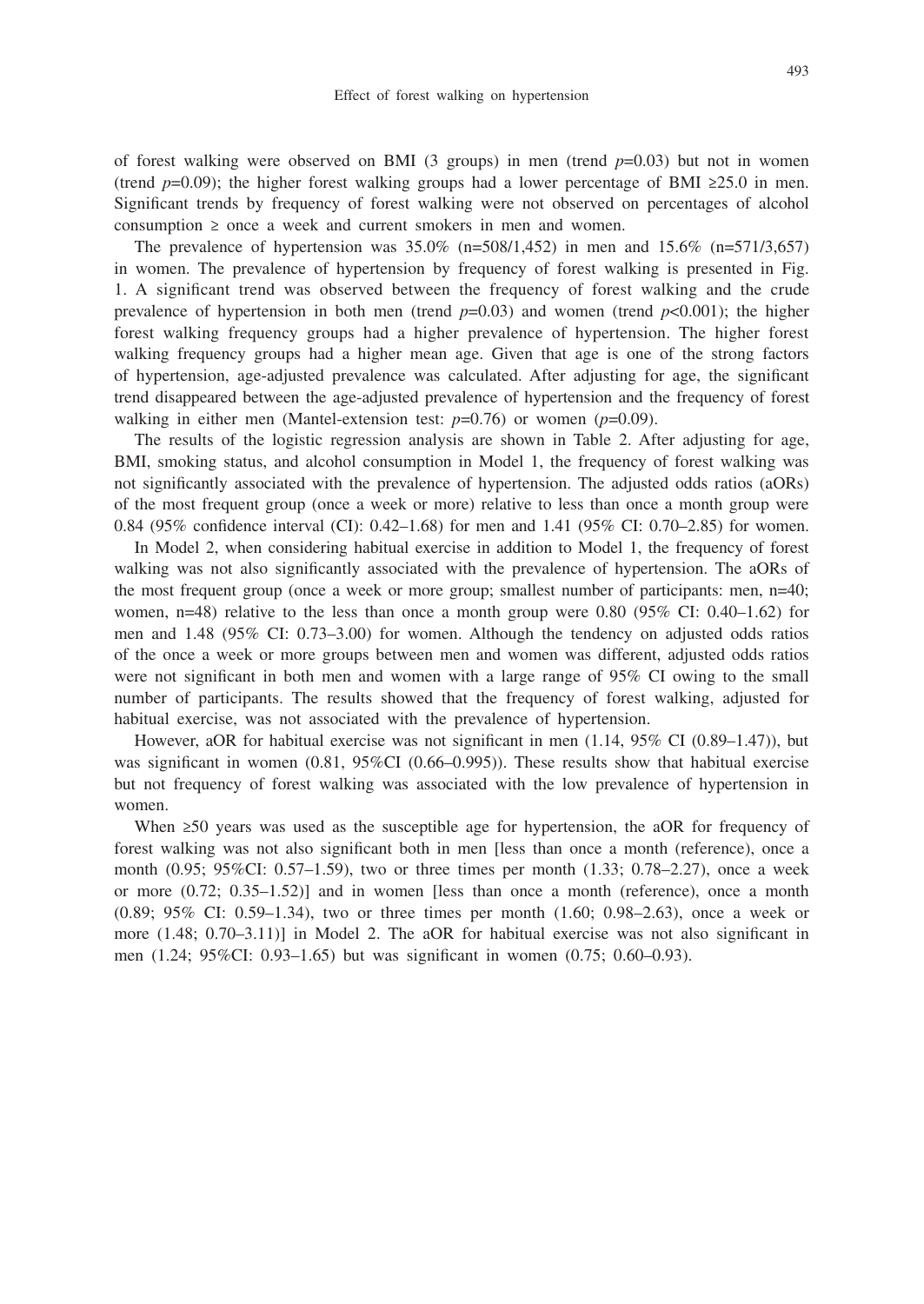| Frequency of forest walking      | Once a week<br>or more |                 |                | times per<br>month |                 | Two or three Once a month |                 | Less than<br>once a month | $p$ value                     |  |
|----------------------------------|------------------------|-----------------|----------------|--------------------|-----------------|---------------------------|-----------------|---------------------------|-------------------------------|--|
|                                  | $\mathbf n$            | $\%$            | $\mathbf n$    | $\%$               | $\bf n$         | $\%$                      | $\mathbf n$     | $\%$                      |                               |  |
| Total, $n=5,109$                 | 88                     | (1.7)           | 179            | (3.5)              | 284             | (5.6)                     | 4,558           | (89.2)                    |                               |  |
| Sex                              |                        |                 |                |                    |                 |                           |                 |                           |                               |  |
| Male, $n=1,452$                  | 40                     | (2.8)           | 79             | (5.4)              | 101             | (7.0)                     | 1,232           | (84.8)                    | p<0.001c                      |  |
| Female, $n=3,657$                | 48                     | (1.3)           | 100            | (2.7)              | 183             | (5.0)                     | 3,326           | (90.9)                    |                               |  |
| Age: mean $\pm$ SD <sup>a)</sup> |                        |                 |                |                    |                 |                           |                 |                           |                               |  |
| Men, $53.6 \pm 10.3$             | $59.4 \pm 9.2$         |                 | $59.4 \pm 8.9$ |                    | $56.0 \pm 10.6$ |                           | $52.8 \pm 10.2$ |                           | Trend $p<0.001^{d}$           |  |
| Women, $52.1 \pm 10.3$           |                        | $56.7 \pm 10.1$ | $57.6 \pm 9.7$ |                    | $57.7 \pm 10.4$ |                           | $51.5 \pm 10.2$ |                           | Trend $p<0.001^{d}$           |  |
| BMI                              |                        |                 |                |                    |                 |                           |                 |                           |                               |  |
| Men                              |                        |                 |                |                    |                 |                           |                 |                           | Trend $p=0.03^{\text{e}}$     |  |
| >25.0                            | 6                      | (15.0)          | 16             | (20.3)             | 23              | (22.8)                    | 310             | (25.2)                    |                               |  |
| 18.5-24.99                       | 32                     | (80.0)          | 56             | (70.9)             | 74              | (73.3)                    | 877             | (71.2)                    |                               |  |
| <18.5                            | $\mathfrak{2}$         | (5.0)           | 7              | (8.9)              | 4               | (4.0)                     | 45              | (3.7)                     |                               |  |
| Women                            |                        |                 |                |                    |                 |                           |                 |                           | Trend $p=0.09e$               |  |
| >25.0                            | 7                      | (14.6)          | 11             | (11.0)             | 16              | (8.7)                     | 306             | (9.2)                     |                               |  |
| 18.5-24.99                       | 32                     | (66.7)          | 77             | (77.0)             | 145             | (79.2)                    | 2,444           | (73.5)                    |                               |  |
| <18.5                            | 9                      | (18.8)          | 12             | (12.0)             | 22              | (12.0)                    | 576             | (17.3)                    |                               |  |
| Alcohol consumption              |                        |                 |                |                    |                 |                           |                 |                           |                               |  |
| Men                              |                        |                 |                |                    |                 |                           |                 |                           | Trend $p=0.05^{\text{e}}$     |  |
| Five times a week or more        | 20                     | (50.0)          | 34             | (43.0)             | 53              | (52.5)                    | 502             | (40.7)                    |                               |  |
| One to four times a week         | 8                      | (20.0)          | 19             | (24.1)             | 29              | (28.7)                    | 292             | (23.7)                    |                               |  |
| Other responses                  | 12                     | (30.0)          | 26             | (32.9)             | 19              | (18.8)                    | 438             | (35.6)                    |                               |  |
| Women                            |                        |                 |                |                    |                 |                           |                 |                           | Trend $p=0.76e$               |  |
| Five times a week or more        | 5                      | (10.4)          | 21             | (21.0)             | 21              | (11.5)                    | 460             | (13.8)                    |                               |  |
| One to four times a week         | 7                      | (14.6)          | 17             | (17.0)             | 39              | (21.3)                    | 611             | (18.4)                    |                               |  |
| Other responses                  | 36                     | (75.0)          | 62             | (62.0)             | 123             | (67.2)                    | 2,255           | (67.8)                    |                               |  |
| Current smokers                  |                        |                 |                |                    |                 |                           |                 |                           |                               |  |
| Men                              | 15                     | (37.5)          | 15             | (19.0)             | 24              | (23.8)                    | 298             | (24.2)                    | Trend $p=0.52^{\text{e}}$     |  |
| Women                            | $\overline{2}$         | (4.2)           | 7              | (7.0)              | 9               | (4.9)                     | 235             | (7.1)                     | Trend $p=0.34e$ <sup>e)</sup> |  |
| Habitual exercise <sup>b)</sup>  |                        |                 |                |                    |                 |                           |                 |                           |                               |  |
| Men                              | 34                     | (85.0)          | 68             | (86.1)             | 62              | (61.4)                    | 611             | (49.6)                    | Trend $p<0.001$ <sup>e)</sup> |  |
| Women                            | 41                     | (85.4)          | 75             | (75.0)             | 134             | (73.2)                    | 1,661           | (49.9)                    | Trend $p<0.001^{\text{e}}$    |  |

**Table 1** Characteristics of participants by frequency of forest walking

a)Standard deviation

b)Leisure time activity (once a week for 30 minutes or more)

c)Chi-squared test

d)Linear regression model

e)Mantel-Haenszel test for trend

Abbreviation: BMI, body mass index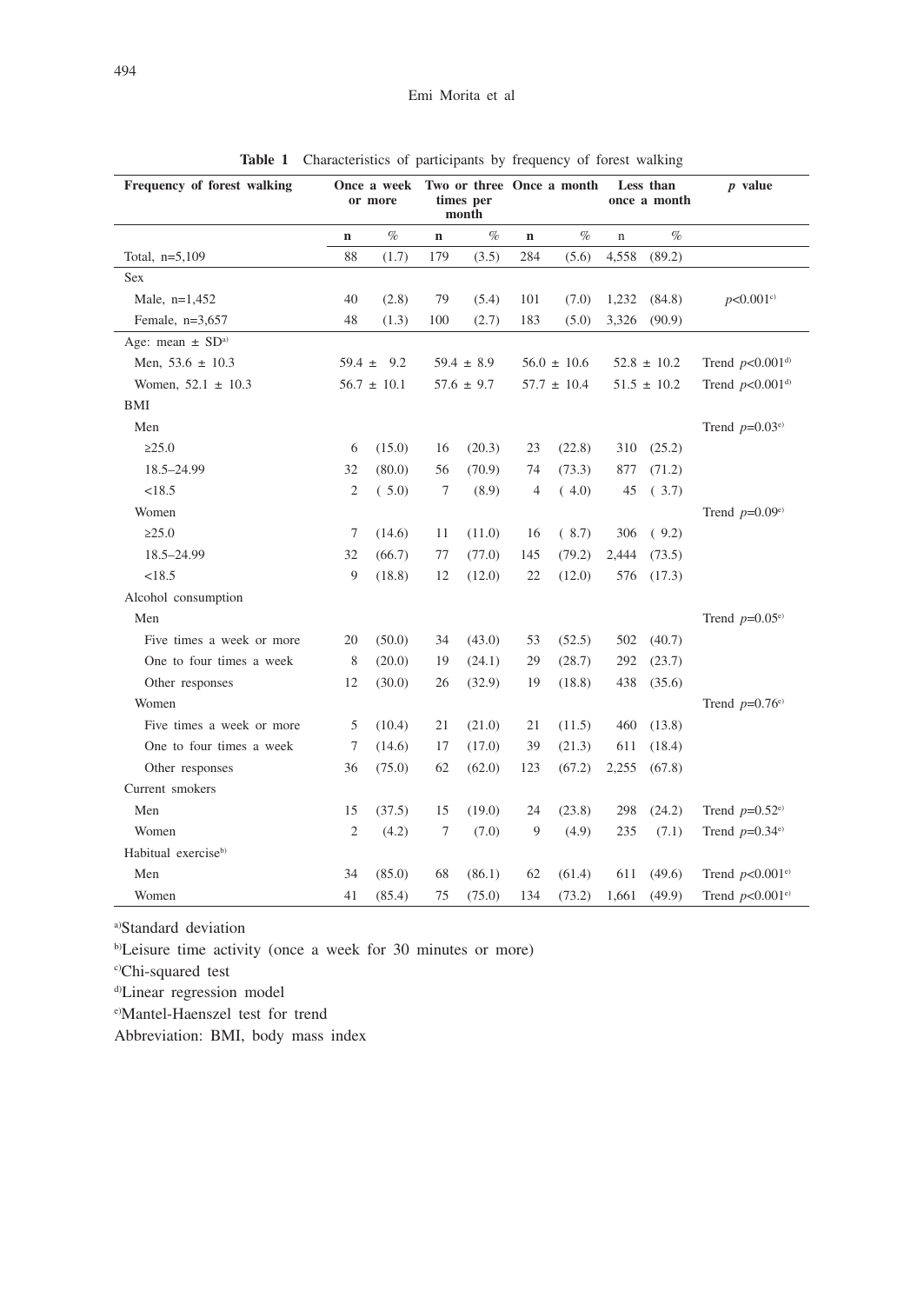

**Fig. 1** Crude and age-adjusted prevalence of hypertension by each forest walking frequency group Age-adjusted prevalence was calculated using the direct methods. Age was categorized into 4 groups (30s, 40s, 50s, and 60s). Trend was tested using the Mantel-Haenszel test for trend in crude. Age-adjusted trend was calculated using the Mantel-extension test.

a) Mean age ± standard deviation.

| Frequency of forest          |       | <b>Hypertension</b> | Model $1^{\circ}$ |                 |      |                 |
|------------------------------|-------|---------------------|-------------------|-----------------|------|-----------------|
| walking                      | n     | $n(\%)$             | aOR <sup>a</sup>  | 95% $CIb$       | aOR  | 95% CI          |
| Men                          |       |                     |                   |                 |      |                 |
| Less than once a month       | 1,232 | 417 (33.8%)         | 1                 |                 |      |                 |
| Once a month                 | 101   | 37 (36.6%)          | 0.87              | $(0.55 - 1.38)$ | 0.86 | $(0.54 - 1.37)$ |
| Two or three times per month | 79    | 39 (49.4%)          | 1.41              | $(0.86 - 2.33)$ | 1.36 | $(0.82 - 2.26)$ |
| Once a week or more          | 40    | 15(37.5%)           | 0.84              | $(0.42 - 1.68)$ | 0.80 | $(0.40 - 1.62)$ |
| Women                        |       |                     |                   |                 |      |                 |
| Less than once a month       | 3.326 | 493 (14.8%)         | 1                 |                 |      |                 |
| Once a month                 | 183   | 36 (19.7%)          | 0.78              | $(0.52 - 1.17)$ | 0.81 | $(0.54 - 1.21)$ |
| Two or three times per month | 100   | $29(29.0\%)$        | 1.46              | $(0.91 - 2.35)$ | 1.51 | $(0.94 - 2.45)$ |
| Once a week or more          | 48    | $13(27.1\%)$        | 1.41              | $(0.70 - 2.85)$ | 1.48 | $(0.73 - 3.00)$ |

**Table 2** Adjusted odds ratios (aOR) for the prevalence of hypertension

a)Adjusted odds ratio

b)Confidence interval

c) Adjusted by age (continuous variable), body mass index (≥25.0, 18.5–24.99, <18.5), smoking status (current smokers/other responses), and alcohol consumption (five times and more, one to four times a week, other responses)

 $\alpha$ ) Adjusted by age (continuous variable), body mass index ( $\geq$ 25.0, 18.5–24.99, <18.5), smoking status (current smokers/other responses), alcohol consumption (five times and more, once to four times a week, other responses), and habitual exercise (leisure time activity: once a week for at least 30 minutes or more/other responses)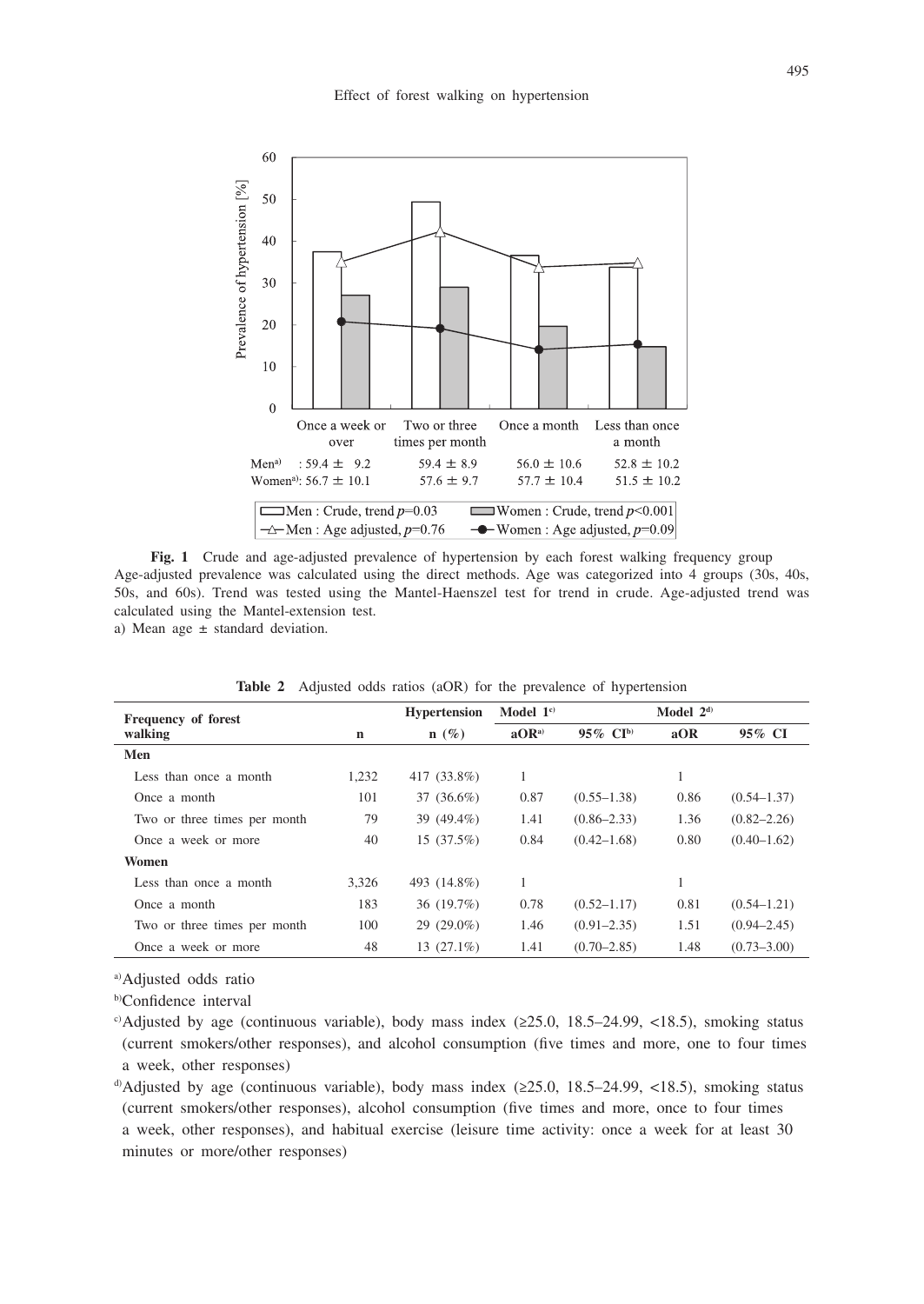#### Emi Morita et al

Given that blood pressure levels are affected by anti-hypertensive medications, blood pressure levels stratified for medication use by frequency of forest walking were presented in Table 3. A significant trend in the crude blood pressure levels by frequency of forest walking was partially observed, with the higher forest walking frequency groups having higher mean age and higher mean blood pressure values. However, these trends disappeared when adjusted for age.

| <b>Table 3</b> Blood pressure levels by frequency of forest walking: analysis |  |
|-------------------------------------------------------------------------------|--|
| stratified by sex and hypertension medication                                 |  |

|                             | Frequency of forest walking |                             |                                 |                  |             |                                                                  |             |                           |              |                  |  |
|-----------------------------|-----------------------------|-----------------------------|---------------------------------|------------------|-------------|------------------------------------------------------------------|-------------|---------------------------|--------------|------------------|--|
|                             | Once a week<br>or more      |                             | Two or three<br>times per month |                  |             | Once a month                                                     |             | Less than<br>once a month | <b>Trend</b> | Age-<br>adjusted |  |
|                             | $\mathbf n$                 | Mean $\pm$ SD <sup>a)</sup> | $\mathbf n$                     | Mean $\pm$ SD    | $\mathbf n$ | Mean $\pm$ SD                                                    | $\mathbf n$ | Mean $\pm$ SD             | $p^{\rm b)}$ | P <sub>c</sub>   |  |
| Systolic blood pressure     |                             |                             |                                 |                  |             |                                                                  |             |                           |              |                  |  |
| Men                         |                             |                             |                                 |                  |             |                                                                  |             |                           |              |                  |  |
| Medication for hypertension |                             |                             |                                 |                  |             |                                                                  |             |                           |              |                  |  |
| $(-)$                       | 34                          | $128.4 \pm 19.2$            | 61                              | $129.6 \pm 17.3$ |             | 83 $127.9 \pm 19.6$ 1.035 $124.0 \pm 18.0$                       |             |                           | 0.004        | 0.59             |  |
| $(+)$                       | 6                           | $143.3 \pm 15.9$            | 18                              | $136.2 \pm 19.8$ |             | $18$ $138.6 \pm 18.2$                                            |             | $197$ 136.7 $\pm$ 18.3    | 0.57         | 0.90             |  |
| Women                       |                             |                             |                                 |                  |             |                                                                  |             |                           |              |                  |  |
| Medication for hypertension |                             |                             |                                 |                  |             |                                                                  |             |                           |              |                  |  |
| $(-)$                       | 39                          | $118.3 \pm 17.7$            | 90                              |                  |             | $118.6 \pm 20.2$ $165$ $116.0 \pm 17.8$ $3,078$ $112.2 \pm 17.4$ |             |                           | < 0.001      | 0.31             |  |
| $(+)$                       | 9                           | $146.3 \pm 18.4$            | 10                              | $137.0 \pm 9.4$  |             | $18 \quad 140.9 \pm 17.6$                                        |             | $248$ 133.5 $\pm$ 19.5    | 0.02         | 0.14             |  |
| Diastolic blood pressure    |                             |                             |                                 |                  |             |                                                                  |             |                           |              |                  |  |
| Men                         |                             |                             |                                 |                  |             |                                                                  |             |                           |              |                  |  |
| Medication for hypertension |                             |                             |                                 |                  |             |                                                                  |             |                           |              |                  |  |
| $(-)$                       | 34                          | $77.9 \pm 11.5$             | 61                              | $81.0 \pm 12.9$  | 83          | $81.3 \pm 12.2 \pm 1.035$                                        |             | $77.6 \pm 12.3$           | 0.04         | 0.07             |  |
| $(+)$                       | 6                           | $83.9 +$<br>5.1             | 18                              | $80.4 \pm 12.4$  | 18          | $85.7 \pm 11.6$                                                  | 197         | $82.7 \pm 11.6$           | 0.91         | 0.50             |  |
| Women                       |                             |                             |                                 |                  |             |                                                                  |             |                           |              |                  |  |
| Medication for hypertension |                             |                             |                                 |                  |             |                                                                  |             |                           |              |                  |  |
| $(-)$                       | 39                          | $71.2 \pm 11.7$             | 90                              | $70.5 \pm 11.8$  | 165         | $69.3 \pm 10.2$ 3,078                                            |             | $68.6 \pm 11.0$           | 0.03         | 0.59             |  |
| $(+)$                       | 9                           | $82.7 \pm 10.5$             | 10                              | $80.7 \pm 11.0$  | 18          | $80.9 \pm 13.0$                                                  | 248         | $78.7 \pm 11.2$           | 0.19         | 0.38             |  |
|                             |                             |                             |                                 |                  |             |                                                                  |             |                           |              |                  |  |

a)Standard deviation

b)Linear regression model

c)General linear model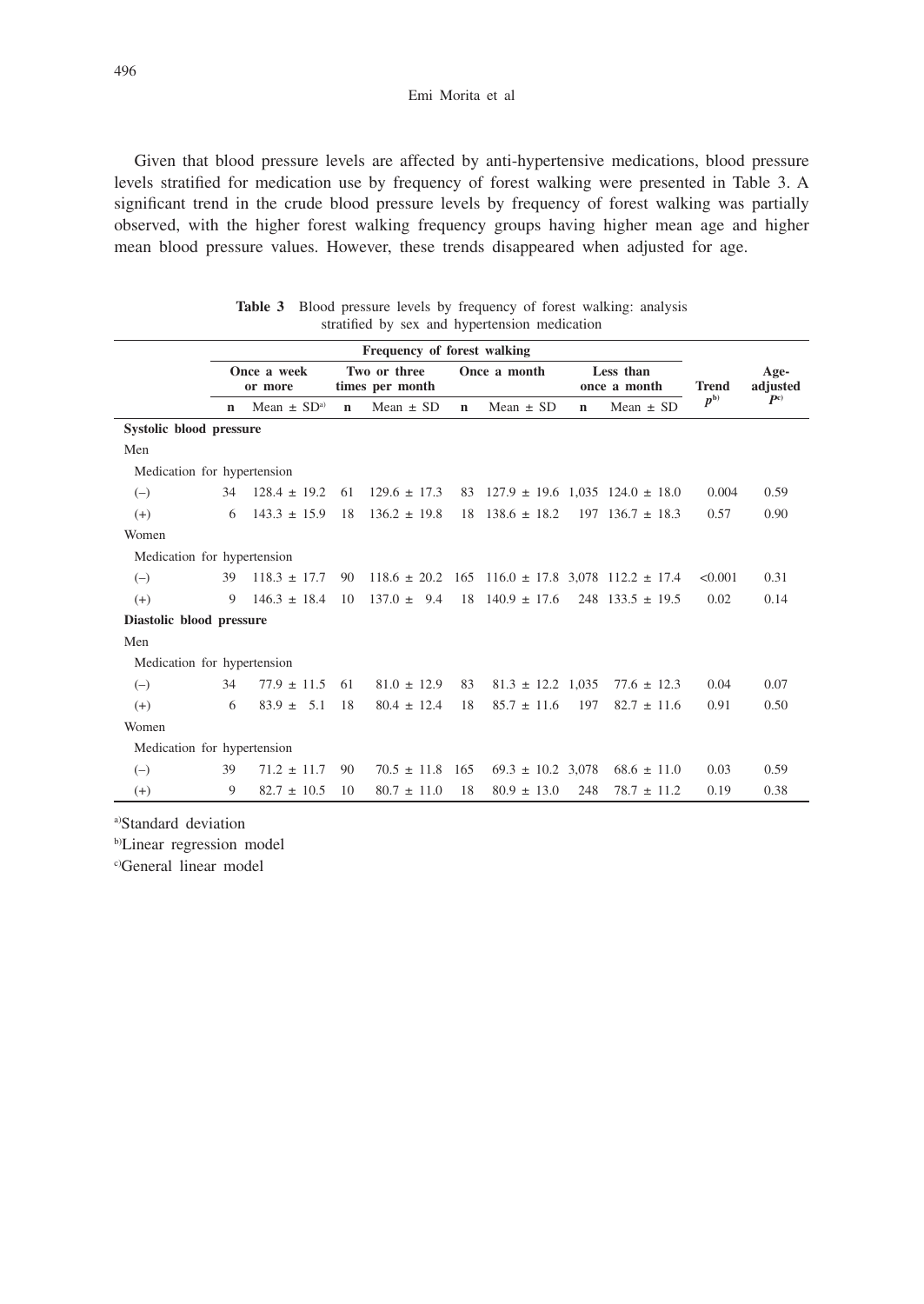## DISCUSSION

This study reconfirmed that the frequency of forest walking was not associated with either blood pressure levels or prevalence of hypertension in another population in Nagoya City, which is a large city. Although the beneficial temporary acute effects of one-off forest walking on reducing blood pressure have been previously reported in a meta-analysis, $\mu$  our results suggest that frequent forest walking does not have any non-temporary effects on blood pressure in the two general populations not only in our previous study (J-MICC Shizuoka Study)<sup>13</sup> but also in this study.

Frequency of forest walking in both Daiko Study and Shizuoka Study previously had been reported in detail.16,17 Frequency of forest walking in the Shizuoka Study was higher than that in the Daiko Study, with once a week or more being 1.7% in the Daiko Study and 5.0% in the Shizuoka Study. Given that the percentage of forested area was lower in Nagoya City than in the Shizuoka Prefecture, a higher frequency of forest walking might be obtained by the Shizuoka Study, which was conducted in the Shizuoka Prefecture. However, the frequency of walking was higher in urban areas than in rural areas, although the rural area had a high percentage of forested area.16,18 This might be due to the low enjoyment level of forest walking in individuals living in the rural area.16,18 Another possible difference in the frequency of forest walking between the Daiko Study and the Shizuoka Study is that the characteristics of the participants might be different. Shizuoka Study involved individuals who visited a private center for health check-up, whereas Daiko Study involved local residents who are considered to represent the general population. Nevertheless, these two studies showed similar results regarding the absence of an association between frequency of forest walking and blood pressure levels or prevalence of hypertension.

Despite the fact that a meta-analysis has reported that blood pressure was significantly lower in individuals in a forest environment than those in a non-forest environment, it should be noted that the acute beneficial effects of the forest environment relative to the non-forest environment on blood pressure are weak.<sup>11</sup> The SBP of 732 participants of the 20 trials had a mean difference (MD) of  $-3.15$  mmHg (95% CI:  $-4.12$  to  $-2.18$ ), and the DBP of the 705 participants of the 17 trials was MD –1.75 mmHg (95% CI –2.38 to –1.13). In a subgroup analysis, middle-aged or older female individuals had the largest MD of SBP [MD −7.16 mmHg; 95%CI −10.88 to −3.45: 84 participants; 4 trials]. However, these differences may be within the normal range of daily fluctuations in blood pressure. As a consequence, the successive forest walking may not contribute to the reduction of either blood pressure levels or the prevalence of hypertension.

Another possible explanation for the lack of an association between the frequency of forest walking and either blood pressure levels or the prevalence of hypertension is that more frequent forest walking may be required to improve hypertension or to maintain optimal/normal blood pressure as mentioned in a previous study.13 The category for frequency of forest walking with the most responses in our study was once a week or more. This level of "once a week or more" may not have reached the threshold required for the improvement of blood pressure or maintenance of optimal/normal blood pressure. Furthermore, the study did not mention the strength of exercise intensity during forest walking. *Shinrin-yoku* or forest walking in Japan does not require a specific exercise intensity. Walking slowly in forested areas is permitted. For the prevention of hypertension or maintenance of optimal blood pressure, a specific intensity during forest walking as an exercise therapy, similar to a terrain cure conducted on health resorts in Germany, might be required.<sup>6</sup>

In addition, the number of participants who responded once a week or more, which was the group with the most frequent times of forest walking and with a higher possibility of improving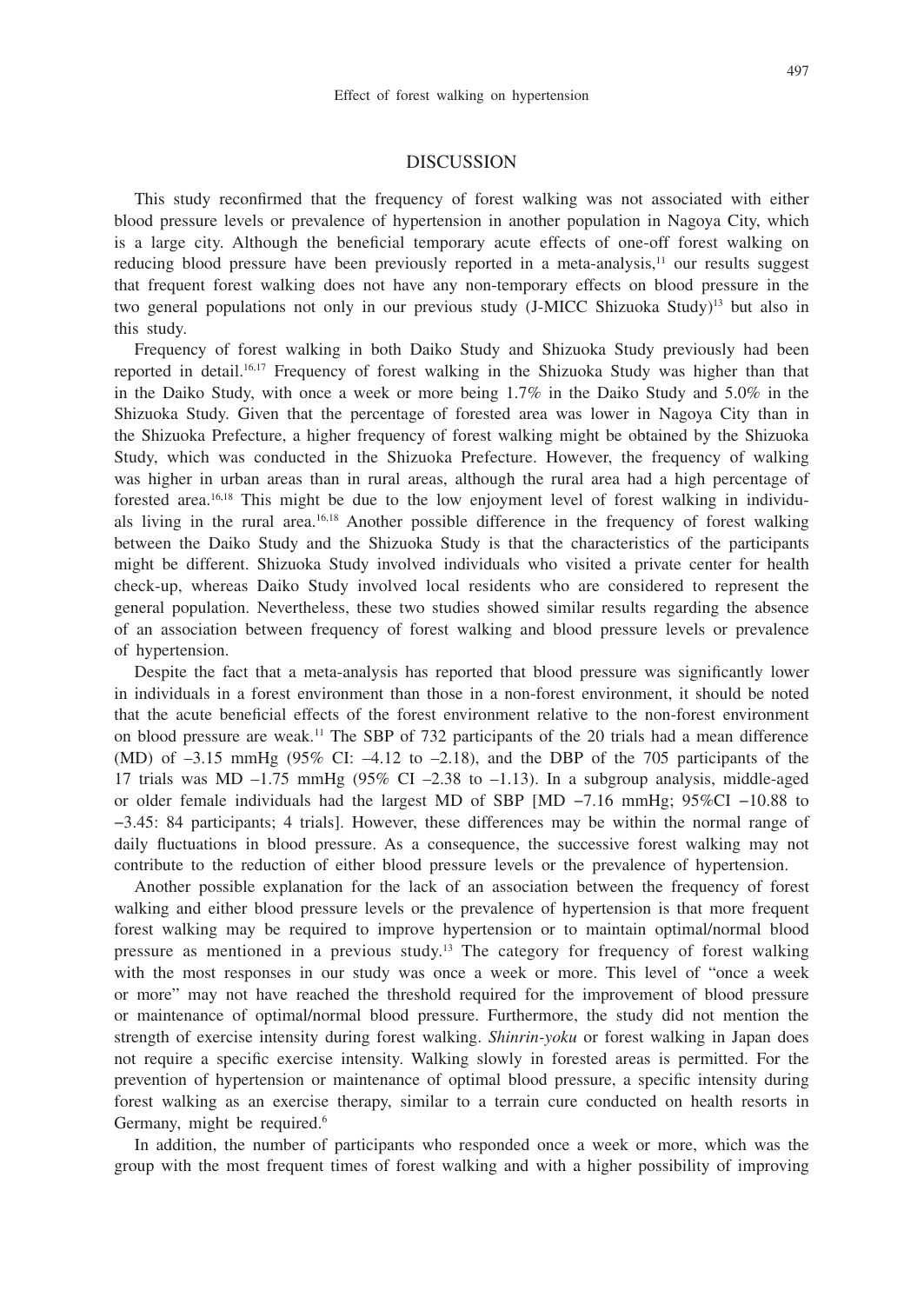#### Emi Morita et al

or maintaining optimal blood pressure, was not enough. Only 88 participants (1.7%) responded to perform forest walking once a week or more, although majority of the participants performed forest walking less than once a month  $(n=4,558, 89.2\%)$ . In the power analysis (setup: ratio of once a week or more/less than once a month; 0.02, statistical power; 0.8, significant level; 0.05, prevalence of hypertension on once a week or more group; 15%, prevalence of hypertension on less than once a month:  $20\%$  based on the prevalence  $21.1\%$  on the study), the required sample size was 480 in the once a week or more group and over 23,000 in the less than once a month group. Given that not only the once a week or more group and less than once a month group are included but also the two or three time per month group and the once a month group exist, the required total sample size should be more than 23,480.

Moreover, it is difficult to recommend once a week or more on forest walking for health promotion to residents in urban areas who live far from forested areas, even if the preferable effects for once a week or more of forest walking are observed in epidemiological studies. In fact, only 1.7% of the participants performed forest walking once a week or more. It is realistic to recommend habitual exercise instead, which was observed to be statistically significant in the logistic regression analysis in women in this study.

This study had some limitations similar to our previous study<sup>13</sup> because the methods were similar. First, the research work is an epidemiological study with some biases common in such studies. For example, blood pressure measurements were conducted only once. The established risk factors of hypertension were not also fully incorporated in this study (e.g. genetic factors, salt intake). We evaluated the non-temporary effects of successive forest walking by only frequency of forest walking, and the frequency of forest walking was evaluated based on self-assessment. Duration and/or methods of forest walking may contribute to the non-temporary effects of successive forest walking on blood pressure. Although exercise intensity might be relevant for reducing blood pressure, we did not investigate exercise intensity during forest walking. Therefore, we cannot conclude that there was a definite association between forest walking and hypertension. The mentioned limitations would remain even if we used a prospective cohort study design as opposed to the cross-sectional design employed for this study. Second, because this was a cross-sectional study, a causal relationship between hypertension and forest walking cannot be determined. This was evaluated only to determine whether there was an association between the frequency of forest walking and the prevalence of hypertension. Thus, we cannot conclude that *Shinrin-yoku* or forest walking had no effect in preventing hypertension based on the findings of our cross-sectional study. Cohort studies will be required to investigate whether there is a causal relationship between frequent *Shinrin-yoku* or forest walking and prevention of hypertension. These studies require follow-up of the participants to identify the incidence of hypertension among participants without hypertension at baseline. However, the aforementioned limitations might remain in epidemiological studies due to biases common in such studies. Further well-designed interventional studies with a specific exercise intensity are warranted to evaluate the efficacy of *Shinrin-yoku* or forest walking for the prevention or management of hypertension. However, the strength of the study was that it involved a large number of participants that may lead us to obtain robust results in case of using this method.

In conclusion, this study reconfirmed that either lowering blood pressure level or lowering the prevalence of hypertension is not associated with frequency of forest walking, similar to the results of our previous J-MICC Shizuoka Study. Our current two cross-sectional studies in a Japanese general population with more than 10,000 participants from Shizuoka Prefecture (previous study) and from Nagoya City (this study) showed no association between either blood pressure levels or the prevalence of hypertension and the frequency of forest walking.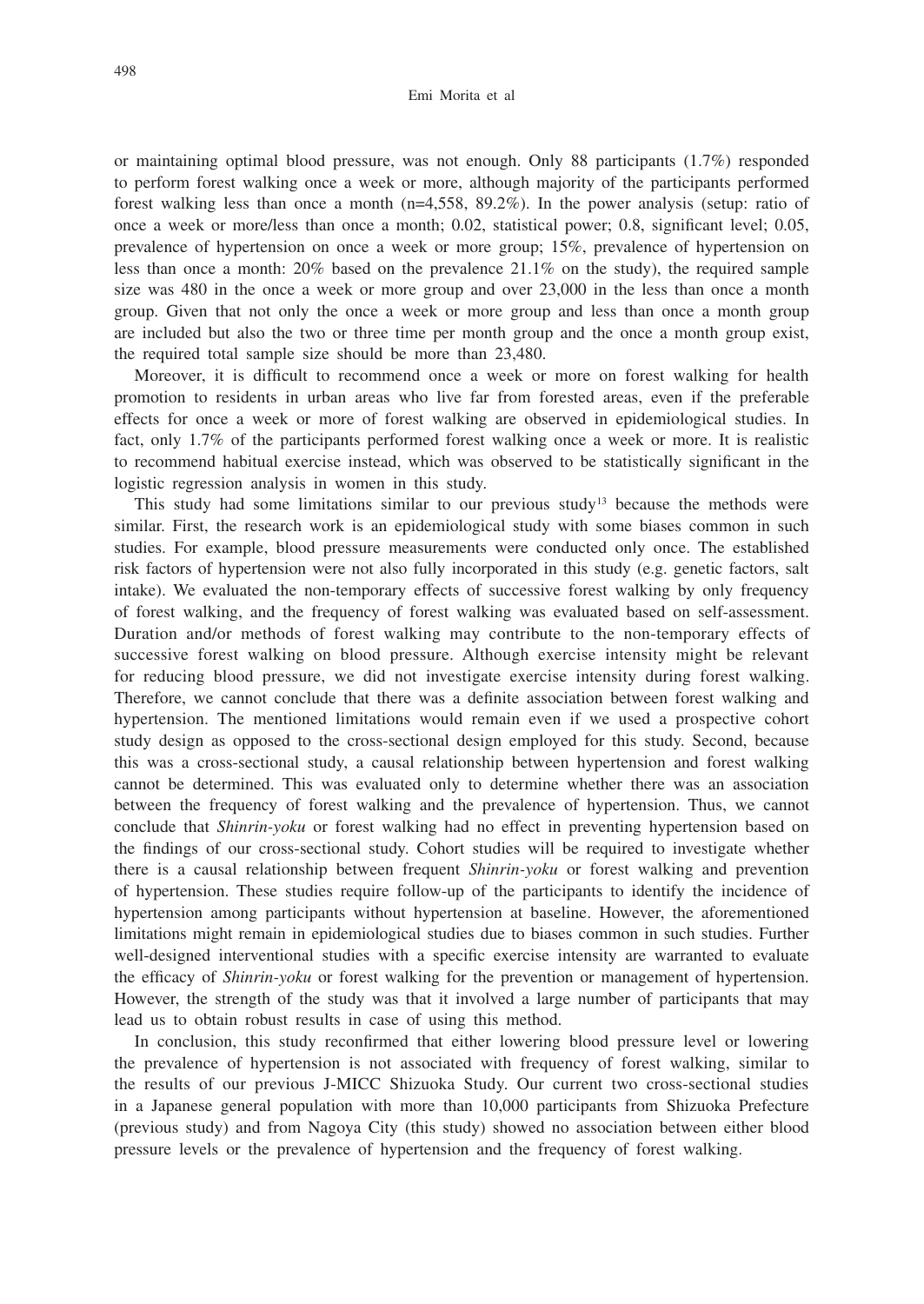#### ACKNOWLEDGEMENTS

This study was supported by Grant-in-Aid for Scientific Research on Priority Areas of Cancer (No. 17015018), Innovative Areas (No. 221S0001), and JSPS KAKENHI Grant (No. 16H06277 and 18K11065) from the Ministry of Education, Culture, Sports, Science and Technology, Japan and Foundation for Total Health Promotion, Japan.

## DISCLOSURE STATEMENT

The authors declare that they have no conflicts of interest.

## **REFERENCES**

- 1. Gutenbrunner C, Bender T, Cantista P, Karagülle Z. A proposal for a worldwide definition of health resort medicine, balneology, medical hydrology and climatology. *Int J Biometeorol*. 2010;54(5):495–507. doi: 10.1007/s00484-010-0321-5.
- 2. Morita E, Weigl M, Schuh A, Stucki G. Identification of relevant ICF categories for indication, intervention planning and evaluation of health resort programs: a Delphi exercise. *Int J Biometeorol*. 2006;50(3):183–191. doi: 10.1080/16501960410015443.
- 3. Mitchell R, Popham F. Effect of exposure to natural environment on health inequalities: an observational population study. *Lancet*. 2008;372(9650):1655–1660. doi: 10.1016/S0140-6736(08)61689-X.
- 4. Food and Agricultural Organization of the United Nations. State of the World Forests 2011. Food and Agricultural Organization of the United Nations (Roma). http://www.fao.org/docrep/013/i2000e/i2000e.pdf. Published 2011. Accessed September 13, 2017.
- 5. Cabinet Office of Government of Japan. The opinion poll on forests and life 2011. Tokyo: Cabinet Office of Government of Japan. http://survey.gov-online.go.jp/h23/h23-sinrin/index.html. Published 2012. Accessed September 13 2017. (Article in Japanese)
- 6. Morita E, Iwai Y, Agishi Y. Forest use for health promotion in Germany. *Jpn J Biometeorol*. 2008;45:165– 172. (Article in Japanese)
- 7. Morita E, Fukuda S, Nagano J, et al. Psychological effects of forest environments on healthy adults: Shinrin-yoku (forest-air bathing, walking) as a possible method of stress reduction. *Public Health*. 2007;121(1):54–63. doi: 10.1016/j.puhe.2006.05.024.
- 8. Morita E, Imai M, Okawa M, Miyaura T, Miyazaki S. A before and after comparison of the effects of forest walking on the sleep of a community-based sample of people with sleep complaints. *Biopsychosoc Med*. 2011;5:13. doi: 10.1186/1751-0759-5-13.
- 9. Park BJ, Tsunetsugu Y, Kasetani T, Kagawa T, Miyazaki Y. The physiological effects of Shinrin-yoku (taking in the forest atmosphere or forest bathing): evidence from field experiments in 24 forests across Japan. *Environ Health Prev Med*. 2010;15(1):18–26. doi: 10.1007/s12199-009-0086-9.
- 10. Ohtsuka Y, Yabunaka N, Takayama S. Shinrin-yoku (forest-air bathing and walking) effectively decreases blood glucose levels in diabetic patients. *Int J Biometeorol*. 1998;41(3):125–127.
- 11. Ideno Y, Hayashi K, Abe Y, et al. Blood pressure-lowering effect of Shinrin-yoku (Forest bathing): a systematic review and meta-analysis. *BMC Complement Altern Med*. 2017;17(1):409. doi: 10.1186/s12906- 017-1912-z.
- 12. Morita E, Nagano J, Fukuda S, et al. Relationship between forest walking (shinrin-yoku) frequency and selfrated health status: cross-sectional study of healthy Japanese. *Japanese J Biometeorol*. 2009(4);46:99–107. (Article in Japanese)
- 13. Morita E, Naito M, Hishida A, et al. No association between the frequency of forest walking and blood pressure levels or the prevalence of hypertension in a cross-sectional study of a Japanese population. *Environ Health Prev Med*. 2011;16(5):299–306. doi: 10.1007/s12199-010-0197-3.
- 14. Morita E, Hamajima N, Hishida A, et al. Study profile on baseline survey of Daiko Study in the Japan Multi-Institutional Collaborative Cohort Study (J-MICC Study). *Nagoya J Med Sci*. 2011;73(3–4):187–195.
- 15. J-MICC Study Group. The Japan Multi-Institutional Collaborative Cohort Study (J-MICC Study) to detect gene-environment interactions for cancer. *Asian Pac J Cancer Prev*. 2007;8(2):317–323.